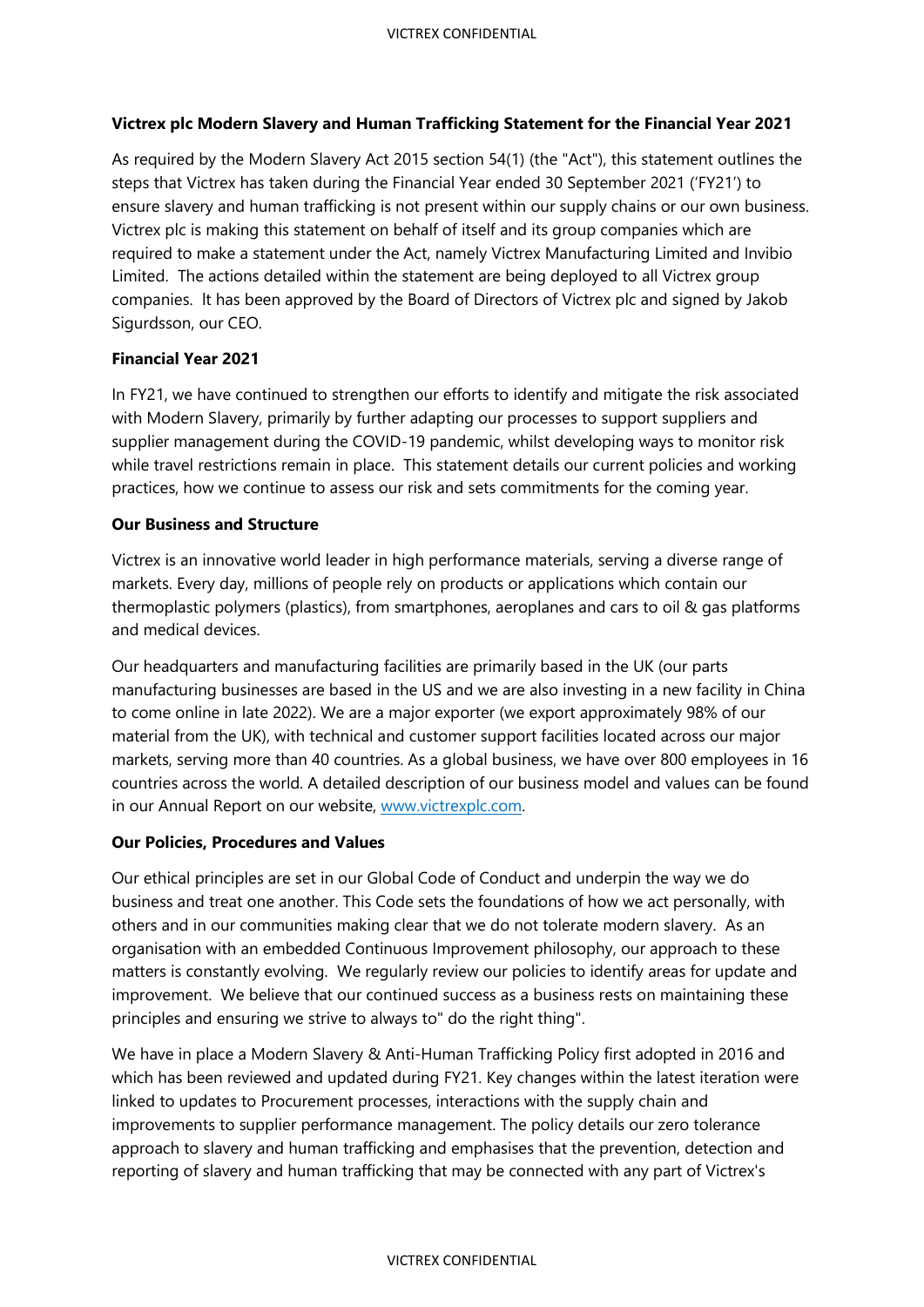business or supply chains is the responsibility of all those working for Victrex, or under Victrex's control. Our Global Whistleblowing Policy is actively monitored and reviewed by the Audit Committee and employees are encouraged to raise any concerns through this process.

Deploying our high standards in relation to the matters above, within the Supply Chain remains of critical importance to Victrex. Procurement follow robust Supplier Approval and Supplier Management processes to ensure that no supplier is used before their own process and approach to Modern Slavery have been assessed and approved. Our Victrex Supplier Standards Handbook ('the Handbook') forms part of our Supplier Approval and Management processes with a copy being provided to all key raw material suppliers as part of our On-Boarding process. We continue to cascade this across our wider supply base. Refreshed and updated with pertinent points of legislation, the Handbook outlines and expands upon the values core to Victrex and clearly communicates our expectations. lt includes specific prohibitions against the use of forced, bonded or involuntary labour, whether adults or children, and requires suppliers to adhere to slavery and human trafficking laws. In line with compliance to the most stringent standards of quality, we encourage our suppliers to cascade these values through their own supply chains. The principles contained in the Handbook have now been included in our standard terms and conditions as part of our contracts. We include slavery and human trafficking provisions in all new contracts with our raw material suppliers, as well as requiring adherence to the Handbook.

We understand the correlation between conflict minerals and modern slavery In ensuring that the Victrex supply chain is free of 'Conflict Minerals', our suppliers are expected to supply materials which are 'DRC Conflict Free'. We also have a Conflict Minerals Policy as part of our Global Code of Conduct and our suppliers are expected to have policies, management systems and conduct due diligence to ensure compliance. A copy of our Conflict Minerals Statement is available on [www.victrexplc.com](https://eur01.safelinks.protection.outlook.com/?url=http%3A%2F%2Fwww.victrexplc.com%2F&data=04%7C01%7Cpaul.breakwell%40victrex.com%7C18522a05e2a04842777a08d9ab6bc084%7C8b5cc50fa14944bd9ddc9d27ea6d720e%7C0%7C0%7C637729301690905321%7CUnknown%7CTWFpbGZsb3d8eyJWIjoiMC4wLjAwMDAiLCJQIjoiV2luMzIiLCJBTiI6Ik1haWwiLCJXVCI6Mn0%3D%7C3000&sdata=QIW39JcZPzI7He0Jp9u9TqEASYZwNtRxhd0ksaLQo9k%3D&reserved=0)

Within our multi-layered desktop assessments, specific attention is given to the supplier's policies relating to Corporate Social Responsibility as part of our Supplier Approval and On-Boarding activity.

#### **Our People - Recruitment Processes**

We have clear procedures in place designed to ensure that we comply with legal requirements in relation to the recruitment of all employees, including national minimum wage, immigration requirements and other national legislative requirements. Whilst the vast majority of our people are employees within the Victrex group, from time to time we use specialist third party services to support our requirements across a number of our professional, strategic and operational areas, either through the engagement of consultants or agency personnel. · The agencies we work with are required to demonstrate to us that they have conducted our required preemployment checks.

# **Supply Chain Overview**

Our supply chain is primarily focussed on the sourcing of goods, services and raw materials to support the manufacture of polyaryletherketone (PAEK) polymers, semi-finished and finished products, with over 1500 finished product SKU's (stock keeping units). We have over 100 strategic suppliers based across 14 countries and a Global Procurement Function, staffed by a professionally qualified procurement team, which is managed from our UK headquarters.